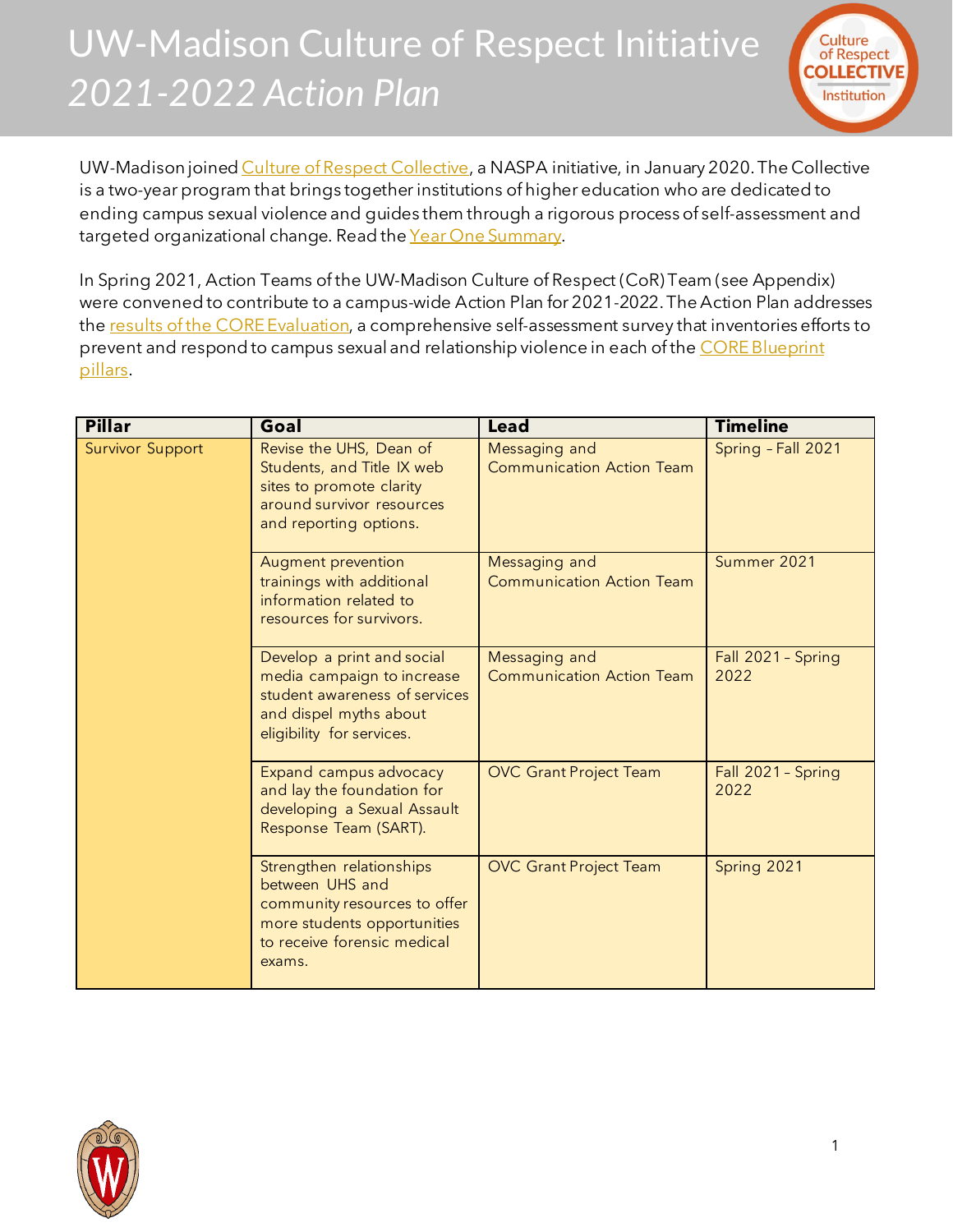| <b>Clear Policies</b>        | Engage campus partners in<br>reviewing policy language<br>and communicating the<br>process of implementing<br>policy.                                                                                                                                                                                                                      | <b>Resource and Response</b><br><b>Action Team</b>          | Spring - Summer<br>2021    |
|------------------------------|--------------------------------------------------------------------------------------------------------------------------------------------------------------------------------------------------------------------------------------------------------------------------------------------------------------------------------------------|-------------------------------------------------------------|----------------------------|
|                              | Develop a visual<br>representation of all the<br>services provided by the<br><b>Sexual Misconduct Resource</b><br>and Response program.                                                                                                                                                                                                    | <b>Resource and Response</b><br><b>Action Team</b>          | Spring - Fall 2021         |
|                              | <b>Ensure all Sexual Misconduct</b><br><b>Resource and Response</b><br>program websites and<br>documents are ADA<br>accessible and increase<br>accessibility to individuals<br>whose first language is not<br>English.                                                                                                                     | <b>Resource and Response</b><br><b>Action Team</b>          | Summer 2021                |
| <b>Multitiered Education</b> | Develop and implement<br>intentional information-<br>gathering, assessment, and<br>engagement with<br>marginalized students and<br>student groups via a<br>climate/needs assessment.                                                                                                                                                       | Identity and Membership-<br>based Prevention Action<br>Team | Fall 2021 - Spring<br>2022 |
|                              | Develop a comprehensive<br>plan for Registered Student<br>Organizations (RSOs) to<br>create policies and practices<br>that promote safety and<br>survivor support.                                                                                                                                                                         | Identity and Membership-<br>based Prevention Action<br>Team | Fall 2021 - Spring<br>2022 |
|                              | Engage in intentional<br>information gathering and<br>relationship building with<br>auxiliary student<br>groups/programs (including,<br>but not limited to Athletics,<br>ROTC, and the Band) to<br>identify and implement a<br>variety of prevention actions<br>that incorporate education,<br>awareness, and<br>behavior/attitude change. | Identity and Membership-<br>based Prevention Action<br>Team | Fall 2021 - Spring<br>2022 |

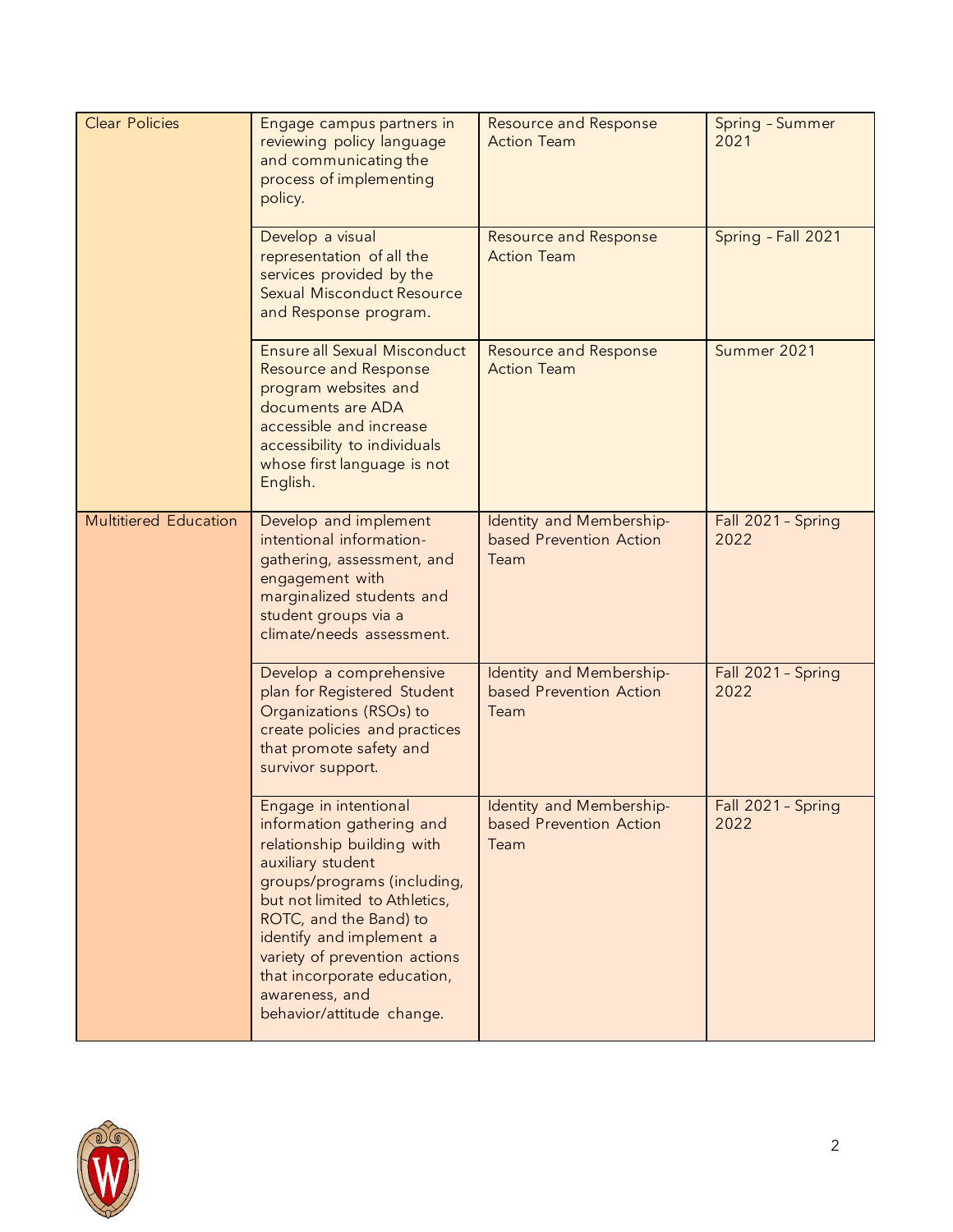| <b>Pillar</b>                             | Goal                                                                                                                                                                                                                                                         | Lead                                        | <b>Timeline</b>              |
|-------------------------------------------|--------------------------------------------------------------------------------------------------------------------------------------------------------------------------------------------------------------------------------------------------------------|---------------------------------------------|------------------------------|
| Public Disclosure of<br><b>Statistics</b> | Publish annual reports<br>related to the Sexual<br>Misconduct Resource and<br>Response program.                                                                                                                                                              | Resource and Response<br><b>Action Team</b> | Summer 2021                  |
| Schoolwide<br>Mobilization                | Form and sustain an Anti-<br>Violence Student Coalition to<br>promote collaboration<br>among anti-violence student<br>groups and facilitate<br>opportunities for input on<br>campus policies and<br>programs related to sexual<br>and relationship violence. | <b>PAVE</b>                                 | Spring 2021 - Spring<br>2022 |
|                                           | Assess and organize<br>opportunities for the CoR<br>team to engage in<br>professional development,<br>consensus, and team<br>building.                                                                                                                       | CoR Leadership Team                         | <b>Fall 2021</b>             |
| Self-assessment                           | Understand barriers to<br>resource utilization both on<br>and off-campus.                                                                                                                                                                                    | <b>OVC</b> Grant Project Team               | Spring 2021 - Fall<br>2022   |

*Visit th[e UHS web site](https://www.uhs.wisc.edu/prevention/violence-prevention/culture-of-respect/) for Action Plan progress updates and/or contac[t Molly Zemke](mailto:molly.zemke@wisc.edu) for more information and ways to join the initiative.*